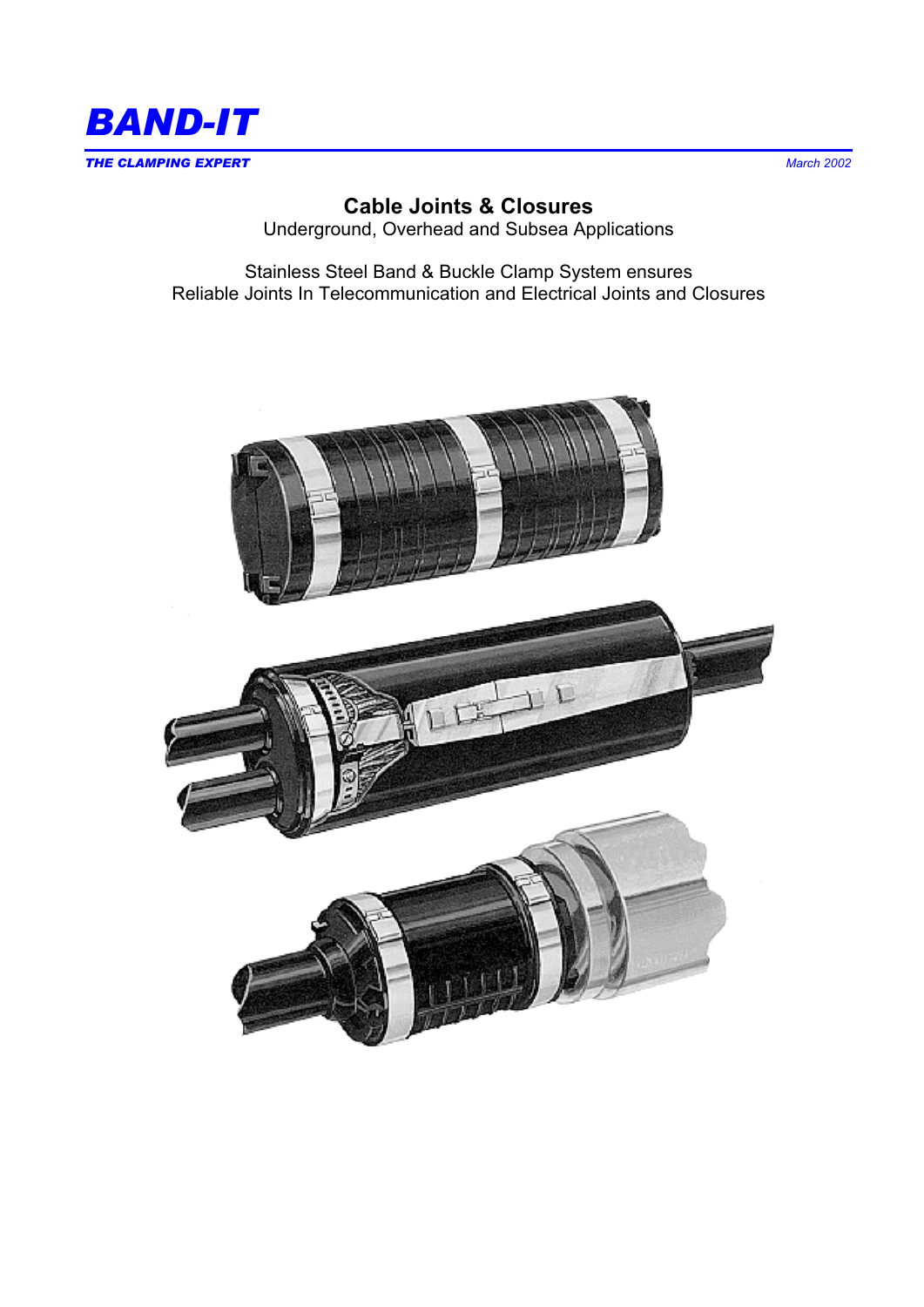

# **High Tension Cable Bundling**

Patented Band-It Ultra-Lok Free-End Clamp System used to bundle and secure underground High-Tension Cables in Malaysia and in kilometers of Tunnels in New Zealand

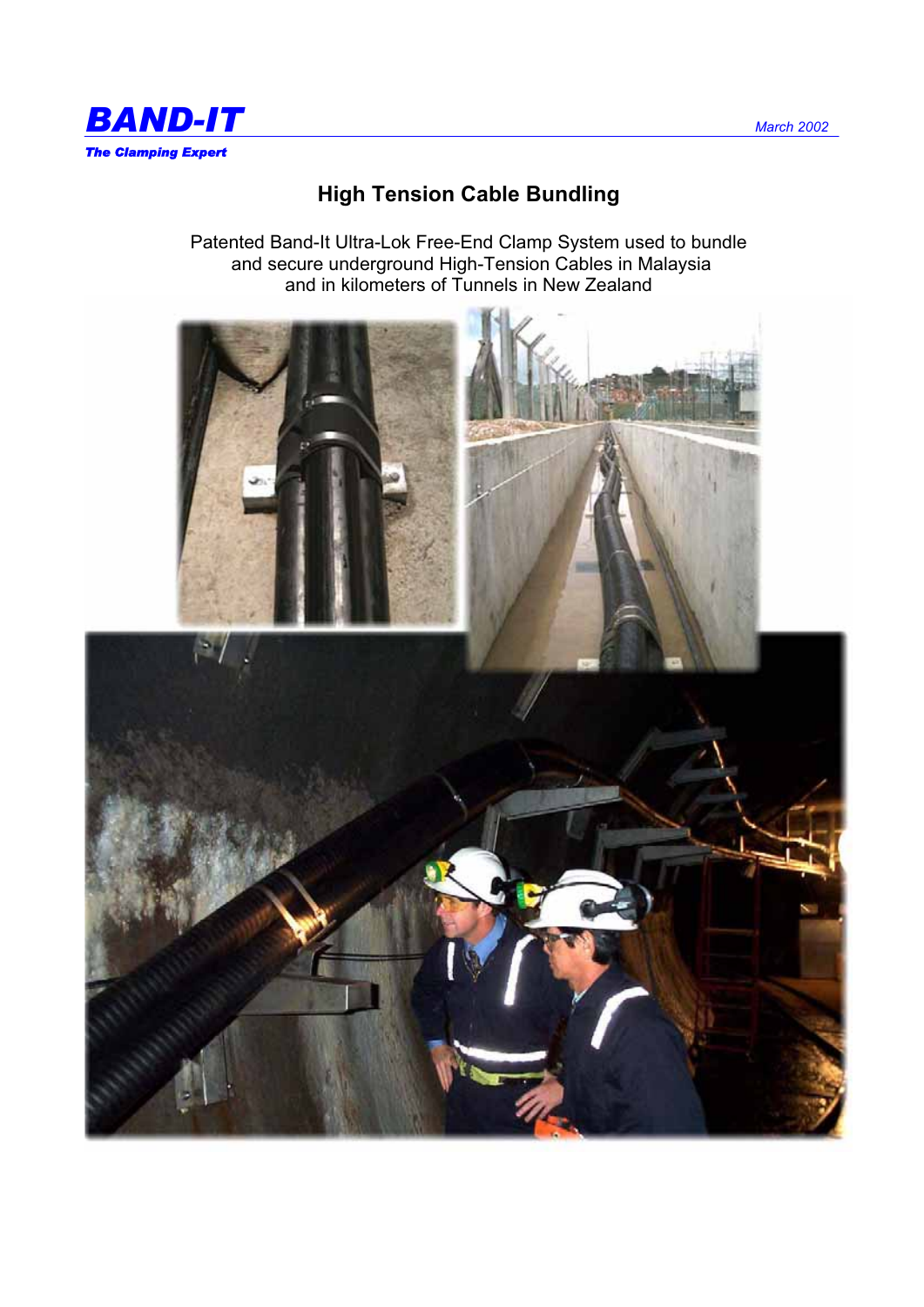

### **Power Transmission & Distribution Pole Application**

Damaged wooden Poles reinforced with Giant Stainless Steel Band & Buckle System This emergency repair system quickly restore electrical and communication services in Hurricane, Cyclone and Typhoon prone regions of the USA and Japan

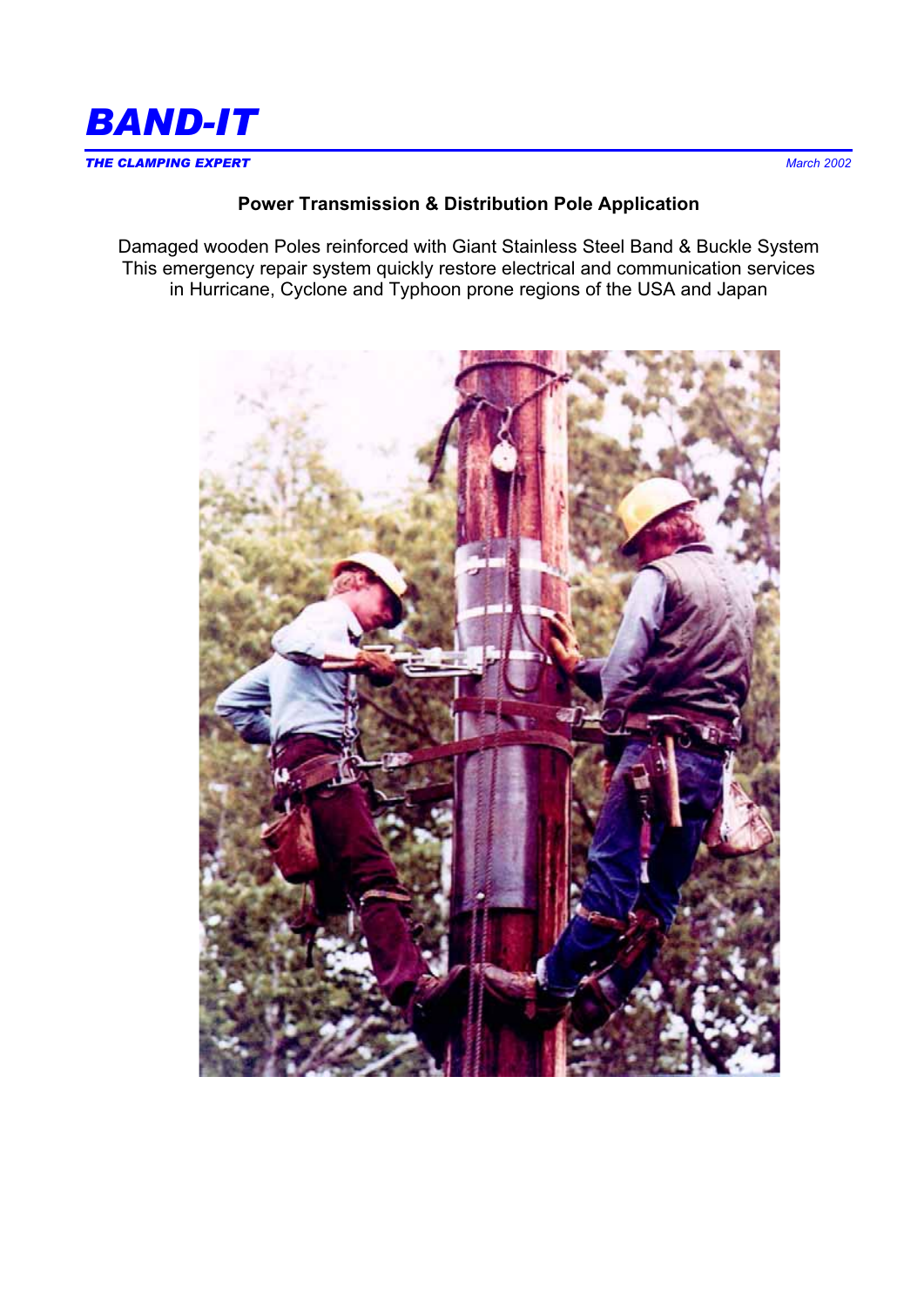

#### **Telecommunication Tower in UK**

Stainless Steel Band & Buckle System used to secure Communication Equipment Hardware and Cable Risers on Telecommunication Towers

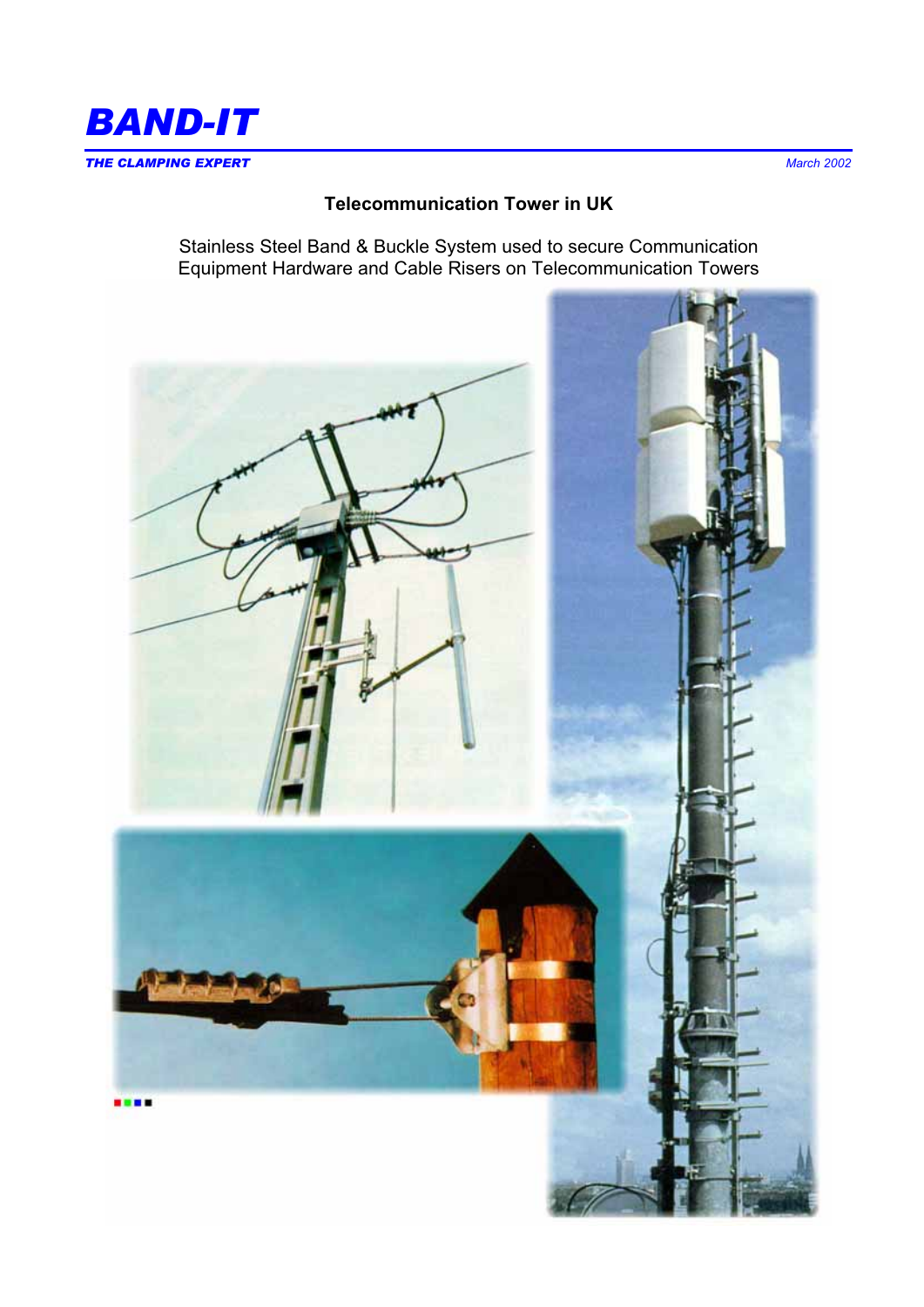

## **Electrical Distribution Application in Indonesia**

Stainless Steel Band & Buckle System used to secure Hardware on Poles for Low Tension Overhead Distribution System

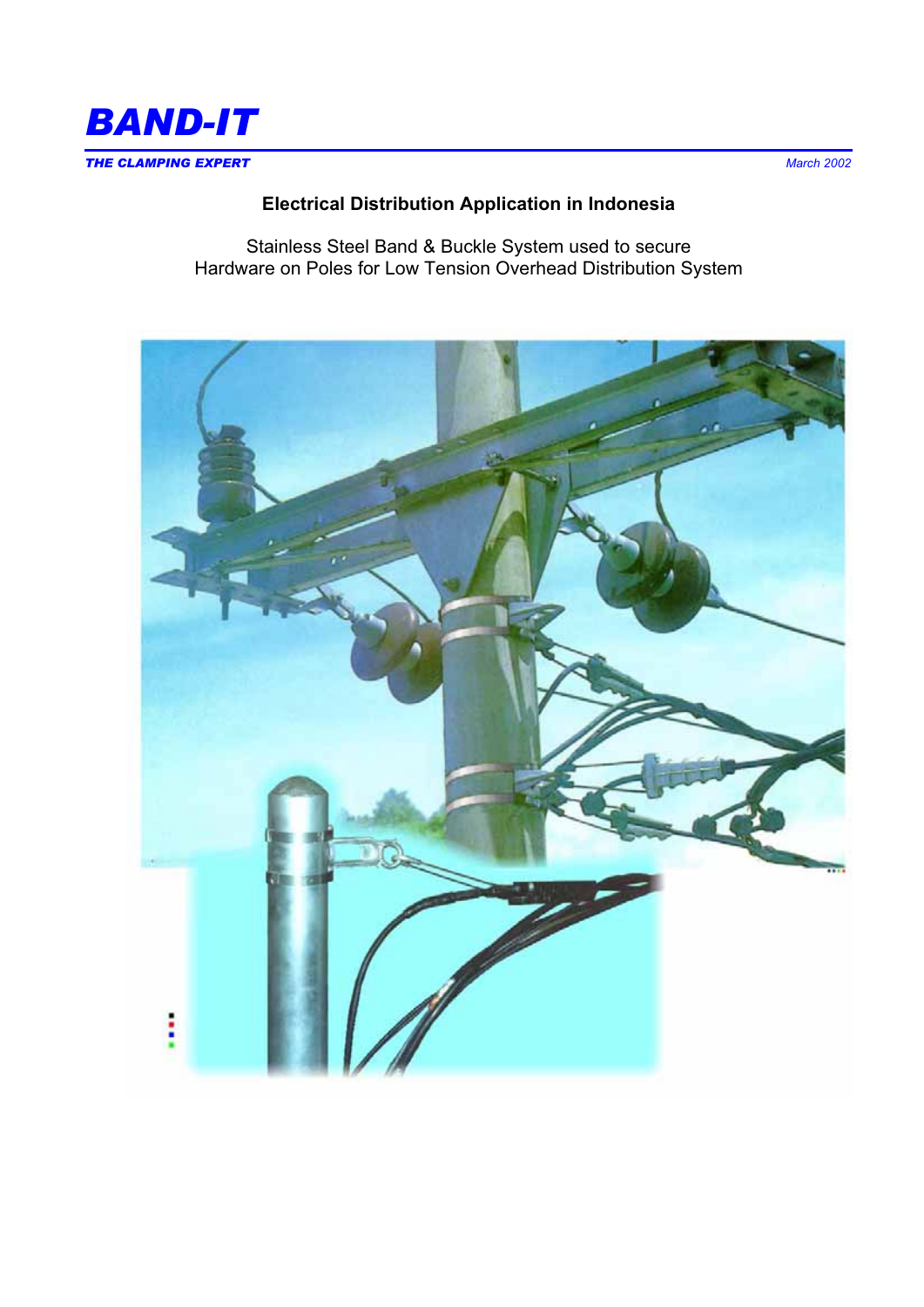

**Electrical Distribution Application in Taipei** 

Stainless Steel Band & Buckle System used to secure Cable Risers and Distribution Transformers